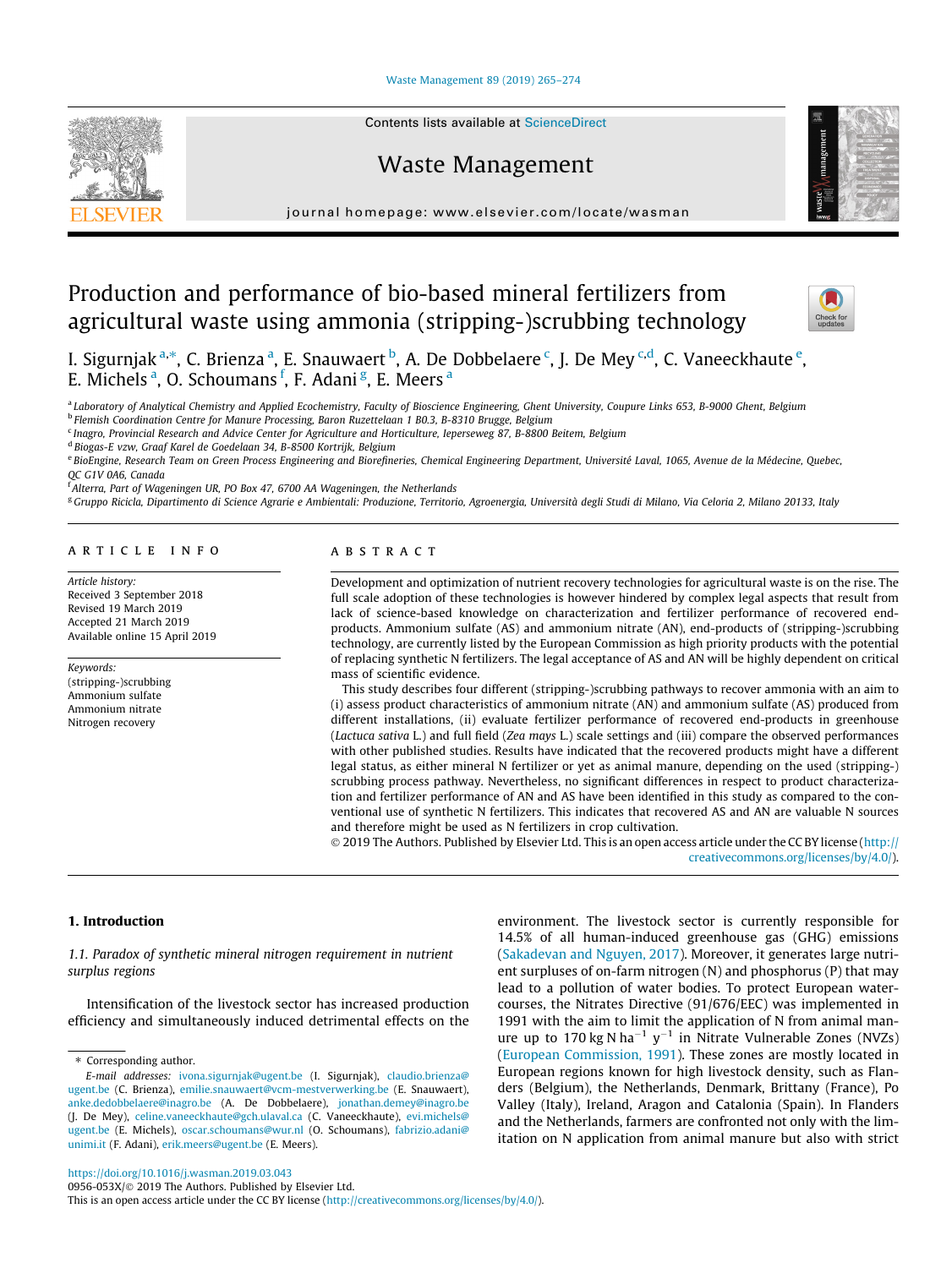limitations on P inputs to avoid further build-up of P in soil ([Sigurnjak et al., 2017a\)](#page-9-0). All these limitations have led to the current situation where animal manure surplus needs to be processed and/or exported to regions of relative shortage. Ironically, nutrient surplus regions are also amongst the largest consumers of synthetic mineral fertilizers in order to meet crop requirements, in addition to what is allowed to be fertilized in the form of raw animal manure. This basically implies, low (negative) value of nutrients present in raw animal manure and high (positive) economic value for products that could potentially substitute synthetic mineral fertilizers all within the same geographic region.

In nutrient surplus regions animal manure is often separated, directly or after anaerobic digestion, into a P-rich solid fraction and a nitrogen and potassium rich (NK-rich) liquid fraction. The former is usually exported to P-deficient regions, while NK-rich liquid fraction is further treated. One of the most used treatment options for the liquid fraction is a conventional aerobic treatment ([Foged et al., 2011; VCM, 2016; Loyon, 2017; Hou et al., 2017](#page-8-0)) that involves nitrification-denitrification of N into  $N<sub>2</sub>$  gas. For example, 81 out of 118 manure processing installations in Flanders used aerobic treatment as a primary technique in 2015, accounting for the loss of around 12.7 million kg N in the form of inert  $N_2$  gas ([VCM,](#page-9-0) [2016\)](#page-9-0). At the same time, however, the intensive crop production systems require a high input of nutrients to optimize yields. Due to the imposed limitations on the application of N and P from animal manure on the arable land, the allowable application of N from animal manure is lower than the crop N demand. To fill the gap synthetic N fertilizers, synthesized via energy intensive Haber-Bosch process, are used by farmers to satisfy the crop N requirements. For example, around 70 million kg of N are applied annually on Flemish soil by using synthetic N fertilizers [\(Lenders et al.,](#page-9-0) [2013\)](#page-9-0) despite existing N excess from animal manure.

# 1.2. Pathways for nitrogen recovery using (stripping-)scrubbing technology

In the emerging circular bio-based economy, the loss of N from aerobic treatment should be prevented by recovering N from animal manure and using it as a replacement for synthetic N fertilizers. As such, a more sustainable option would be to subject NK-rich liquid fraction to ammonia (stripping-)scrubbing process and subsequently produce N rich fertilizer, rather than to biologically convert N to  $N_2$  and capture it back via Haber-Bosch process. The operating principle of (stripping-)scrubbing is that ammonia  $(NH<sub>3</sub>)$  can be stripped by air, steam or vacuum through the N rich waste stream in an ammonia stripping reactor (eg. packed bed tower, mixer and microwave-assisted air reactors), resulting in  $NH<sub>3</sub>$  transfer from the aqueous phase to a gas phase ([Guštin and](#page-9-0) [Marinšek-Logar, 2011; Kinidi et al., 2018](#page-9-0)). The released NH<sub>3</sub> is removed in a chemical air scrubber by washing it with a strong acidic solution such as sulfuric or nitric acid. The reaction of  $NH<sub>3</sub>$ with sulfuric acid  $(H<sub>2</sub>SO<sub>4</sub>)$  results in ammonium sulfate (AS), whereas reaction with nitric acid  $(HNO<sub>3</sub>)$  results in ammonium nitrate (AN). Due to the high N concentration, both end-products have a potential to be used as N fertilizers. To obtain optimal removal of  $NH<sub>3</sub>$ , often the pH of the waste stream and temperature are adjusted. Depending on the used pH and temperature, the  $NH<sub>3</sub>$ removal efficiencies have been reported to vary in range of 70–99% ([MB31/05/2011; Melse and Ogink, 2005; Zhang et al., 2012; La](#page-9-0) [et al., 2014; Van der Heyden et al., 2015; Limoli et al., 2016](#page-9-0)). The highest NH<sub>3</sub> removal efficiency of 99% was demonstrated at pH 10 and 70 °C ([Lemmens et al., 2007; Melse and Ogink, 2005; Van](#page-9-0) [der Heyden et al., 2015](#page-9-0)).

In Europe, the following pathways (PW) have been identified to recover  $NH<sub>3</sub>$  via (stripping-)scrubbing on a full scale [\(Fig. 1\)](#page-2-0):

- (i) PW1. Air cleaning pathway only makes use of scrubbing unit to treat  $NH<sub>3</sub>$  rich indoor air from animal stables, drying units and composting installations, especially those mechanically ventilated [\(Melse and Ogink, 2005](#page-9-0)). In essence this pathway makes use of capturing volatile  $NH<sub>3</sub>$  in its gaseous form by an acid scrubber. A scrubber is a reactor filled with inorganic packing material, with large porosity and large specific area. Water is sprayed with nozzles over the packing material, without leaving any dry area, to prevent the loss of unwashed exhaust air. Part of it is continuously recirculated, the remaining fraction is discharged and replaced by fresh water. Air from animal stables, drying units and composting installations is blown into the system either horizontally (cross-current) or upwards (countercurrent). The contact between air and water facilitates the mass transfer between the two phases. In chemical scrubbers, the pH is controlled between 1.5 and 4 by addition of acid substances to the recirculation water, shifting the equilibrium towards ammonium and thus increasing its absorption into the aqueous phase ([Van der Heyden et al., 2015\)](#page-9-0). Long term monitoring of acid scrubbers at five farm locations was carried out in the study by [Melse and Ogink](#page-9-0) [\(2005\),](#page-9-0) reporting average  $NH<sub>3</sub>$  removal efficiency 90-99% with a minimum and a maximum peak of respectively 40 and 100%.
- (ii) PW2. Ammonia removal and recirculation pathway where (stripping-)scrubbing unit is coupled to an anaerobic digester with the aim to reduce potential  $NH<sub>3</sub>$  inhibition in the digester. Several variations on this particular pathway can be encountered – e.g. (i) after mechanical separation of the digestate, the liquid fraction is stripped and recirculated to the anaerobic digester, or (ii) the raw digestate is stripped using biogas as a stripping agent after which biogas rich in  $NH<sub>3</sub>$  is scrubbed and the stripped digestate is re-circulated to the anaerobic digester. Previously reported laboratory experiments on recirculation have been carried out with column temperatures ranging between 35  $\degree$ C and 85  $\degree$ C and with the addition of CaO,  $Ca(OH)_2$  and NaOH to adjust the pH to a value around 10 ([Serna-Maza et al., 2014, 2015\)](#page-9-0). After stripping, the treated digestate was recycled to the digester and biogas was circulated through traps to remove  $NH<sub>3</sub>$ . Removal of NH<sub>3</sub> from the gas stream is achieved by means of a condensate trap followed by bubbling through water and then through  $H<sub>2</sub>SO<sub>4</sub>$  before recirculating biogas to the digester ([Zhang et al., 2017\)](#page-9-0).
- (iii) **PW3. End-of-pipe pathway** where digestate from anaerobic digestion or raw animal manure is first separated into liquid and solid fraction, and subsequently the liquid fraction is treated in a (stripping-)scrubbing unit instead of being, for example, subjected to biological treatment. This pathway involves the use of additives (eg. lime) to increase the pH of the treated liquid fraction in order to increase the NH<sub>3</sub> emission. In studies by [Ledda et al. \(2013\) and Bolzonella](#page-9-0) [et al. \(2018\)](#page-9-0) end-of-pipe pathway has allowed the treatment of 50–100  $\text{m}^3$  day<sup>-1</sup> digestate from which after separation 17–33% of N found initially in digestate was recovered as ammonium sulfate.

### 1.3. Ammonium sulfate and ammonium nitrate as mineral N fertilizers

In 2011, 69 air cleaning installations (as part of manure processing plants) have been identified in the EU at medium and large scale installations, treating 4 million tonnes of livestock manure and other products ([Flotats et al., 2013\)](#page-8-0). The current number is unknown, but the interest in this technology is increasing and so are innovations in the field of (stripping-)scrubbing. To date, many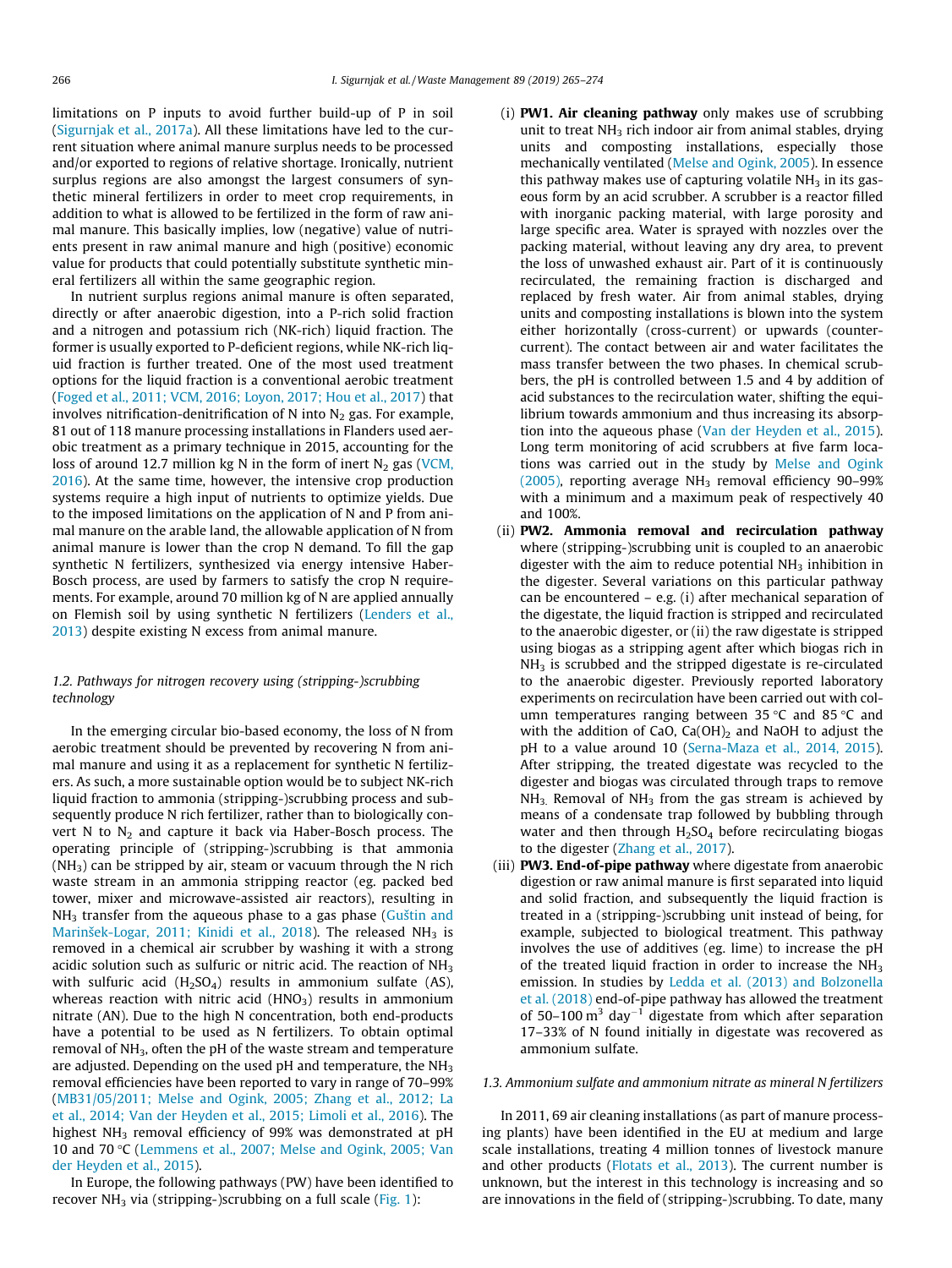<span id="page-2-0"></span>

PW1: Air cleaning pathway



PW2: Ammonia removal and recirculation pathway (Example 1 with digestate recirculation)



PW2: Ammonia removal and recirculation pathway (Example 2 with liquid fraction of digestate recirculation)

PW3: End-of-pipe pathway

Fig. 1. Pathways (PW) for nitrogen recovery using (stripping-)scrubbing technology.

researchers have focused on technological aspects of (stripping-) scrubbing technology [\(Melse and Timmerman, 2009; Guštin and](#page-9-0) [Marinšek-Logar, 2011; Serna-Maza et al., 2015; Bousek et al.,](#page-9-0) [2016; Provolo et al., 2017\)](#page-9-0) and little has been reported on the resulting products, AS and AN, and their potential to be used as N fertilizers. To our knowledge, only four studies are currently published on fertilizer performance of AS [\(Vaneeckhaute et al.,](#page-9-0) [2013, 2014; Chen et al., 2014; Sigurnjak et al., 2016](#page-9-0)) and none on fertilizer performance of AN. Consequently, European legislation still identifies AS and AN originating from animal manure as an animal manure [\(European Commission, 1991\)](#page-8-0). The current European legislative framework prohibits application of these endproducts on top of 170 kg N ha<sup>-1</sup> y<sup>-1</sup>, reduces the market opportunities for the installation owners and hinders the development of circular economy. Therefore, this study describes four full scale installations that use different pathways to recover  $NH<sub>3</sub>$  via (stripping-)scrubbing with an aim to (i) assess product characteristics of AN and AS produced at these four installations, (ii) evaluate fertilizer performance of recovered end-products in lettuce and maize cultivation and (iii) compare the performance of endproducts in this study with results from four other published studies on AS.

# 2. Materials and methods

2.1. Description of ammonia recovery systems at four full scale installations

# 2.1.1. Air cleaning pathway (PW1)

AS was collected at a pig farm in Merkem, Belgium. The farm counts in total 7000 pigs out of which 430 are sows and the rest are piglets. Pig manure is collected via a slatted floor and kept in concrete manure storage under the stables (capacity of c. 5000  $\mathrm{m}^3$  with an option of minimum 9 months residence time) prior to being separated by means of centrifugation and subsequently sent to biological treatment (capacity: 12 000 tonnes  $y^{-1}$ ). The  $NH<sub>3</sub>$  is currently recovered only from indoor air of pig stables where air is vented (ventilation capacity:  $35 \text{ m}^3 \text{ h}^{-1}$  is needed per pig; [Leirs et al., 2017\)](#page-9-0) into a pressure chamber and through lamella (i.e. plastic structures with irregular holes) of the air scrubber (personal communication, VCM). This creates a large contact surface on which the acidified scrubbing water (i.e. water mixed with 96% or 98%  $H_2SO_4$ ) is sprayed, capturing NH<sub>3</sub> from the air and forming AS. The air scrubber is controlled by the pH of the AS which in this case varies between 1.5 and 5. When the pH is below 5 the AS is recycled and reused again to scrub the air. When the pH is higher than 5,  $H_2SO_4$  (96% or 98%) is added to reach a pH of 1.5 (personal communication, VCM). On average 1.5 L of  $H<sub>2</sub>SO<sub>4</sub>$  is applied to remove 1 kg of  $NH<sub>3</sub>$  which results in approximately 30 L of AS, depending on the amount of  $NH<sub>3</sub>$  to be removed and the amount of  $NH<sub>3</sub>$  that can be in scrubbing water before it is saturated ([Leirs et al., 2017\)](#page-9-0). According to the Flemish legislation,  $NH<sub>3</sub>$  reduction of minimum 70% is achieved by this system ([MB31/05/2011\)](#page-9-0).

### 2.1.2. Ammonia removal and recirculation pathway (PW2)

A first example of AS from ammonia removal and recirculation pathway was provided by the co-digestion plant of Acqua & Sole (Vellezzo Bellini, Italy) within the H2020 Systemic project (unpublished data) and personal communication with operators of the plant. The installation has a capacity of 120 000 tonnes  $y^{-1}$  $(1.6 \text{ MW}_{el})$ , treating sewage sludge from a wastewater treatment plant (86%), digested source-segregated food waste (8%) and the liquid fraction of source segregated food waste (6%). The system consists of three digesters placed in series and one storage tank operated at thermophilic temperature (55 °C) with a minimum retention time of 20 days. The first digester is implemented with a side-stream  $NH<sub>3</sub>$  stripping unit operated at a temperature in range 60–80 °C·NH<sub>3</sub> is stripped in a counter flow with biogas as a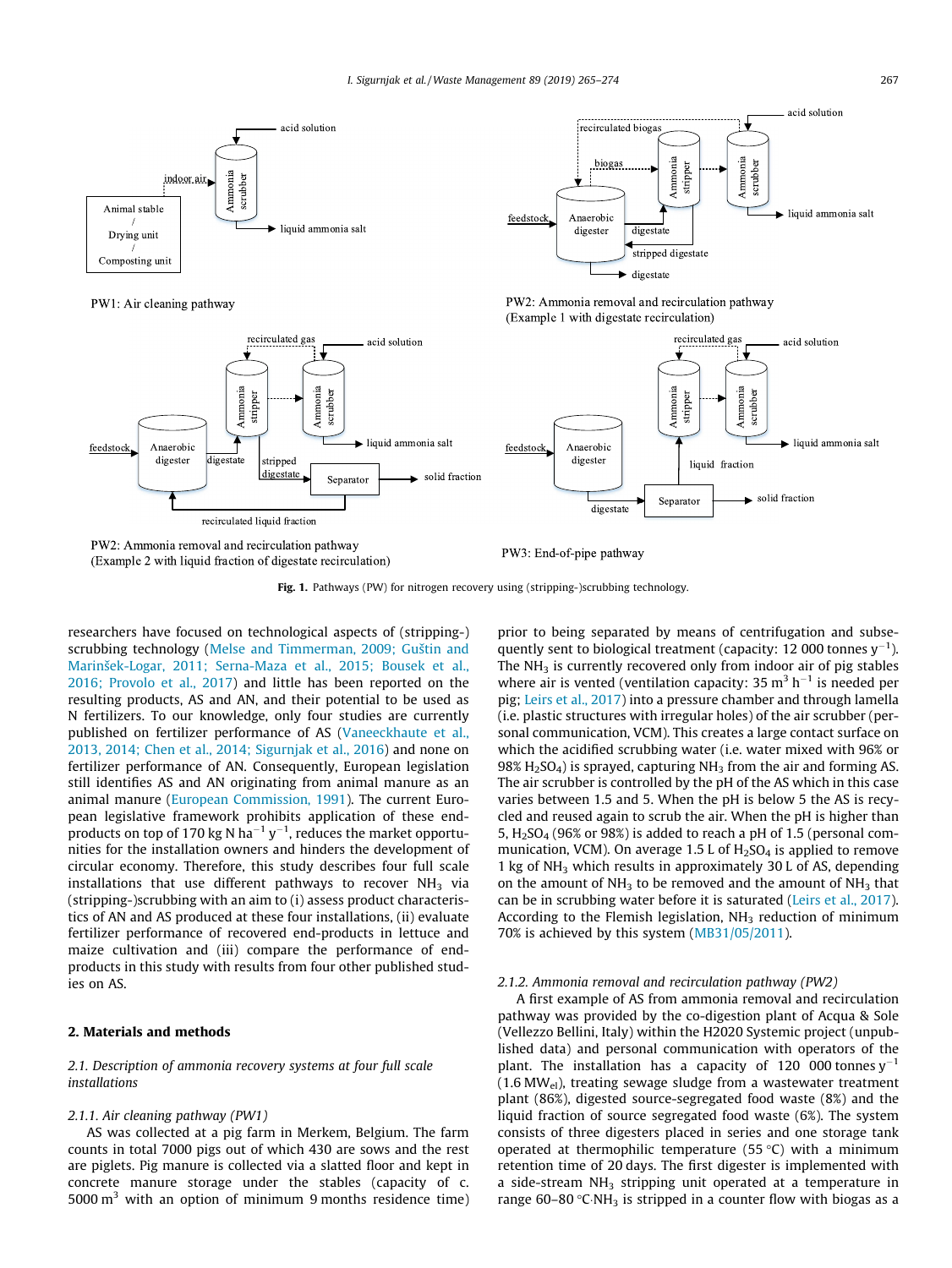medium. Biogas rich in  $NH<sub>3</sub>$  is sent into a scrubber where it is neutralized by the addition of  $H<sub>2</sub>SO<sub>4</sub>$ . The generated AS is stored in a steel tank facility, while N-depleted digestate (25% of the digested substrate) and biogas are recirculated back to the first digester ([Acqua & Sole, 2011](#page-8-0)). With this system 22% of  $NH<sub>4</sub>-N$  contained in the digestate is recovered as AS.

A second example of AS from ammonia removal and recirculation pathway was provided by the co-digestion plant of Benas (Ottersberg, Germany) within the H2020 Systemic project (unpublished data) and personal communication with operators of the plant. The farm includes 3500 ha (ha) of arable land, of which 1000 ha nearby the farm and an anaerobic co-digestion installation (103 000 tonnes y $^{-1}$ , 5.24 MW<sub>el</sub>). The plant consists of six digesters operated at thermophilic temperature with a retention time of about 150 days. The input feed includes corn silage (56%), chicken manure (26%) and agricultural wastes (18%). Digestate is treated in a (stripping-)scrubbing unit [\(GNS, 2003](#page-8-0)). The  $NH<sub>3</sub>$  stripping unit consists of three stripping columns where  $NH<sub>3</sub>$  is transferred from the liquid to gas phase exploiting exhaust heat generated by the combined heat and power (CHP) engines of the plant. The operating temperature is in the range of  $50-80$  °C and the pH is maintained at a value of 9 without the addition of any chemical. The gas phase, rich in NH<sub>3</sub>, enters into a reactor where an aqueous suspension containing gypsum from a flue gas desulfurization plant (FGD-gypsum,  $CaSO<sub>4</sub>$ ) is spread to form a suspension containing AS and calcium carbonate (CaCO<sub>3</sub>). The suspension is further processed by means of a filter press to obtain AS aqueous solution and solid CaCO<sub>3</sub>. The N-depleted digestate is pumped to a second screw press. The separated liquid fraction (95% of N-depleted digestate) is recirculated back to the digester, whereas the solid fraction is dried in a rotary dryer to produce marketable fibers. With this system 80% of N contained in the digestate is recovered as AS.

### 2.1.3. End-of-pipe pathway (PW3)

AN was collected from the (stripping-)/scrubbing unit of DETRI-CON at a pig farm in Gistel, Belgium. The farm has a capacity of 11 000 fattening pigs and the capacity of the manure treatment installation is about 60 000 tonnes y $^{-1}$ . Initially, all NH $_3$  from the manure was treated via biological treatment with further processing in a constructed wetland. From 2015, anaerobic digestion was installed with a capacity of 12 500 tonnes  $y^{-1}$ , treating animal manure (horse manure 9%, solid fraction of pig manure 17% and pig manure 65%) and food waste (9%). The produced digestate is separated by means of centrifugation and the produced liquid fraction of digestate is treated in (stripping-)/scrubbing unit. The liquid fraction of digestate is mixed with CaO or NaOH to induce ammonia volatilization by increasing pH and temperature. The operating temperature and pH are in the range of  $42-50$  °C and  $7.5-9$ , respectively. The pilot has a capacity of 30 000–40 000 tonnes of liquid fraction of digestate per year, and a ventilation flow of 1000– 1800  $m^3$  h<sup>-1</sup> with an air speed of 0.2–0.8 m s<sup>-1</sup>. The stripped NH<sub>3</sub> is sent to a scrubber column where nitric acid is added as a sorbent, resulting in AN. The  $HNO<sub>3</sub>$  in the scrubbing step is used instead of other acids due to higher N value of AN in comparison to other ammonium fertilizers such as AS. The (stripping-)scrubbing has a reduction efficiency of 87.5% by reducing  $NH<sub>3</sub>$  from average 4 kg  $NH_4$ -N tonnes<sup>-1</sup> to 0.5 kg NH<sub>4</sub>-N tonnes<sup>-1</sup> of the liquid fraction (personal communication, DETRICON).

### 2.2. Product characterization

Data on product characterization of AS from PW2 has been received from co-digestion plants Acqua and Sole (Italy) and BENAS (Germany). These products were not further tested in this

study as the location of pot and field experiments took place in Flanders (Belgium). Hence, onwards, the fertilizer performance of solely AS and AN from PW1 and PW3 will be evaluated, as the removal and re-circulation pathway (PW2) has not been implemented yet in Flanders. Next to the AS from air cleaning (PW1) and AN from end-of-pipe pathway (PW3), pig manure (PM) was also sampled at a pig farm in Ruiselede (120 sows and 750 fattening pigs; manure storage capacity of c. 700  $m<sup>3</sup>$ ) for the purpose of conducting pot and field experiments. Since the field (May – October 2015) and pot experiment (January – March 2016) were conducted almost a year apart, the used products where collected on two separate occasions. All products were collected in polyethylene sampling bottles (2 L), stored (4  $\degree$ C) and characterized ([Table 1\)](#page-4-0) to determine the required fertilizer dosage. Dry matter (DM) content was determined as the residual weight after 72 h drying at 80  $\degree$ C. Organic carbon (OC) of pig manure was determined by ashing, whereas OC of AS and AN was determined by using Total organic carbon (TOC) analyzer (Shimadzu, Japan). Electrical conductivity (EC) and pH were determined on fresh sample using a WTW-LF537 (GE) conductivity electrode and an Orion-520A pHmeter (USA), respectively. Total N was determined using Kjeldahl destruction, and NH<sup>+</sup>-N was determined using a Kjeltec-1002 distilling unit (Gerhardt Vapodest, GE) after addition of MgO to the sample, and subsequent titration [\(Van Ranst et al., 1999](#page-9-0)). After ash digestion (5 ml 6 N HNO<sub>3</sub> and 5 ml 3 N HNO<sub>3</sub>) of pig manure and wet digestion (2 ml  $HNO<sub>3</sub>$  and 1 ml  $H<sub>2</sub>O<sub>2</sub>$ ) of AS and AN [\(Van](#page-9-0) [Ranst et al., 1999\)](#page-9-0), total P, K and S were analyzed using Inductively coupled plasma optical emission spectrometry (ICP-OES) (Varian Vista MPX, USA).

#### 2.3. Product assessment in comparison to synthetic nitrogen fertilizer

#### 2.3.1. Lettuce growth experiment

The pot experiments with lettuce (Lactuca sativa L., cv. Cosmopolia) were conducted on loamy-sand (LS) and sandy-loam (SL) soil. The former was collected from 0 to 30 cm soil layer of an experimental field which was used for a maize trial ([Section 2.3.2\)](#page-4-0). The soil collection of loamy-sand soil took place two months (December 2015) after the harvest of maize (October 2015). The sandy-loam (USDA texture triangle: 6% clay, 62% sand and 32% loam fraction) soil was collected from 0 to 30 cm soil layer of an arable field in Roeselare (50°54′53″N, 3°6′41″E), Belgium. The characteristics of loamy-sand soil prior to the experiment were pH-KCl = 4.9; electrical conductivity  $(EC) = 92 \mu S \text{ cm}^{-1}$ ;  $NO_3^- - N = 3.5 \text{ kg ha}^{-1}$ ;  $NH_4^+$ -N = 5.6 kg ha<sup>-1</sup>; S<sub>total</sub> = 143 mg S kg<sup>-1</sup>. Similar values were measured for sandy-loam soil amounting to pH-KCl = 5.8; electrical conductivity  $(EC) = 95 \mu S \text{ cm}^{-1}$ ; NO<sub>3</sub>-N = 5.9 kg ha<sup>-1</sup>;  $NH_4^+$ -N = 4.1 kg ha<sup>-1</sup>; S<sub>total</sub> = 181 mg S kg<sup>-1</sup>.

In both pot experiments, AS and AN were compared to the conventional fertilization regime of using solely synthetic N, in the form of calcium ammonium nitrate (CAN; 27% N), as a N source in horticulture. In total, 4 different fertilization treatments in quadruplicate pots were tested ([Table 2\)](#page-4-0). The material application rate was calculated according to the nutrient requirements for lettuce (210 N, 125  $P_2O_5$  and 240 K<sub>2</sub>O kg ha<sup>-1</sup>; personal communication PCG) by taking into consideration the nutrient value of fertilizers ([Table 1\)](#page-4-0). In each pot an equal amount of total N was applied amounting to 77 mg N pot $^{-1}$ . In order to achieve an equal application of P and K in all treatments, triple superphosphate (TSP; 46%  $P_2O_5$ ) and potassium sulfate (PAT; 30% K<sub>2</sub>O, 10% MgO and 42.5%  $SO<sub>3</sub>$ ) were added as additional sources of P and K, respectively ([Table 2](#page-4-0)). After fertilization on January 20, 2016, one lettuce plant with a 5 cm soil block was transplanted in each pot. Detailed experimental conditions are described by [Sigurnjak et al. \(2017b\).](#page-9-0)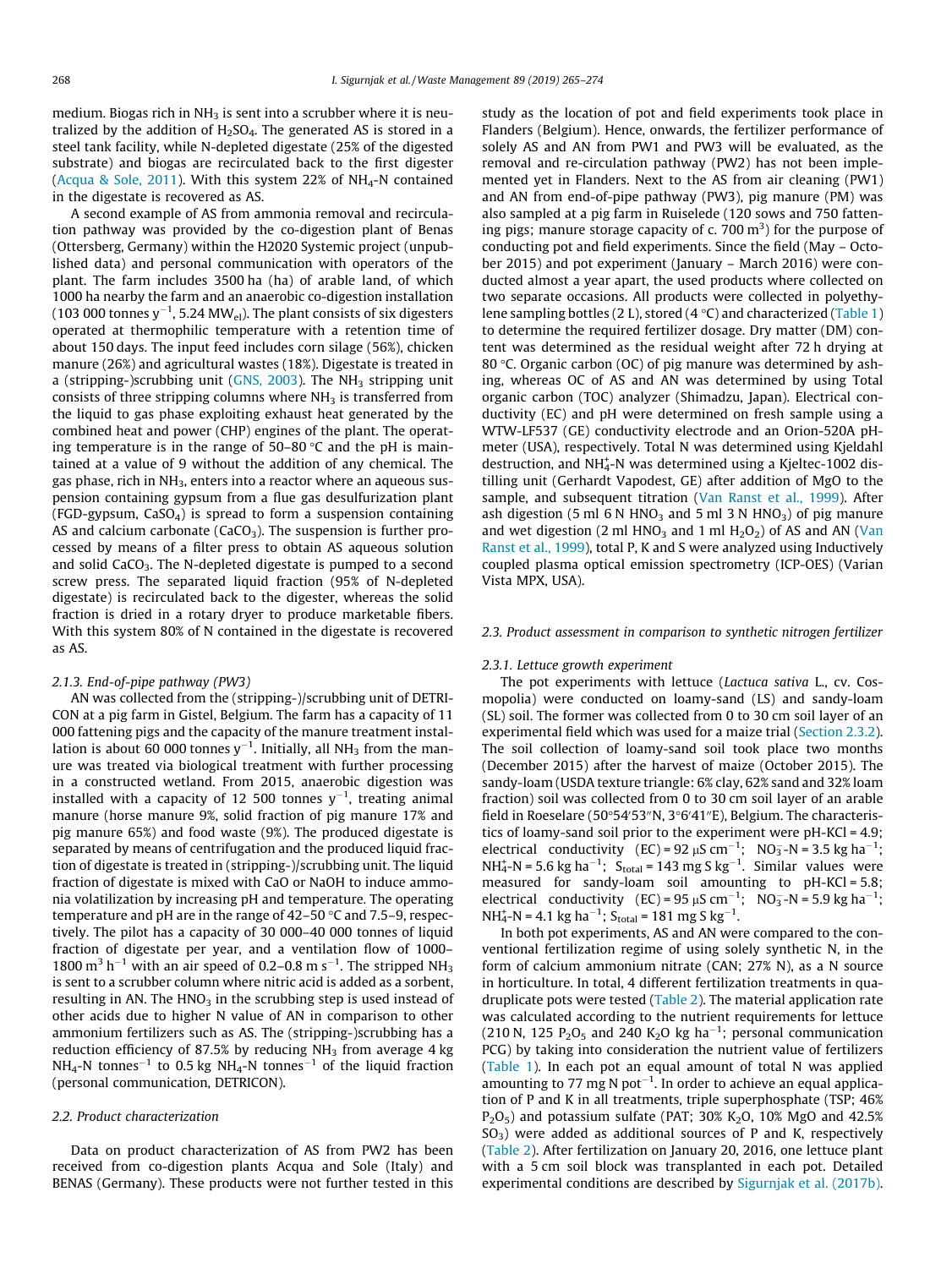#### <span id="page-4-0"></span>Table 1

Characteristics of ammonium sulfate (PW1) and ammonium nitrate (PW3), used in maize and lettuce trials of this study, compared to the mean ranges of ammonium sulfate (PW1) reported in other published studies ([Vaneeckhaute et al., 2013, 2014; Chen et al., 2014; Sigurnjak et al., 2016\)](#page-9-0) and unpublished data from Systemic project. No published data on ammonium nitrate has been found.

| Parameters                              | Maize field trial 2015 |           |                       | Lettuce pot trial<br>2016 |                       | Mean ranges from other studies | Systemic (unpublished results) |                       |
|-----------------------------------------|------------------------|-----------|-----------------------|---------------------------|-----------------------|--------------------------------|--------------------------------|-----------------------|
|                                         | <b>PS</b>              | PW1<br>AS | PW <sub>3</sub><br>AN | PW1<br>AS                 | PW <sub>3</sub><br>AN | PW1<br>AS                      | PW2 (Example 1)<br>AS          | PW2 (Example 2)<br>AS |
| DM(%)                                   | 7.3                    | <b>ND</b> | <b>ND</b>             | 14                        | 48                    | 33                             | <b>ND</b>                      | 25                    |
| OC(%)                                   | 2.7                    | <b>ND</b> | <b>ND</b>             | 0.04                      | 0.1                   | <b>ND</b>                      | 0.04                           | <b>ND</b>             |
| pH                                      | 7.70                   | 5.52      | 7.85                  | 6.43                      | 6.92                  | $2.40 - 2.50$                  | 6.7                            | 7.7                   |
| $EC$ (mS cm <sup>-1</sup> )             | 26                     | 152       | 342                   | 157                       | 332                   | 157-262                        | <b>ND</b>                      | <b>ND</b>             |
| $NH_4-N$ (g kg <sup>-1</sup> )          | 3.7                    | 30        | 76                    | 37                        | 109                   | $30 - 86$                      | 74                             | 53                    |
| $NO_3-N$ (g kg <sup>-1</sup> )          | 0                      | $\Omega$  | 56                    | 0                         | 89                    | 0                              | $\Omega$                       | $\bf{0}$              |
| $N_{\rm tot}$ (g kg <sup>-1</sup> )     | 5.9                    | 30        | 132                   | 37                        | 198                   | $30 - 86$                      | 74                             | 53                    |
| Effective N (g $kg^{-1}$ )              | 3.5                    | 30        | 132                   | 37                        | 198                   | $30 - 86$                      | 74                             | 53                    |
| $N_{\text{mineral}}/N_{\text{tot}}$ (%) | 63                     | 100       | 100                   | 100                       | 100                   | 100                            | 100                            | 100                   |
| $P(g kg^{-1})$                          | 1.8                    | $\Omega$  | $\Omega$              | 0                         | $\Omega$              | 0                              |                                | $\bf{0}$              |
| $K(g kg-1)$                             | 3.6                    | $\Omega$  | 0                     | 0                         | $\Omega$              | $\bf{0}$                       |                                | $\Omega$              |
| $S(gkg^{-1})$                           | 0.94                   | 114       | 0                     | 30                        | $\bf{0}$              | 60                             | 98                             | 60                    |

DM: dry matter; OC: organic carbon; EC: electrical conductivity; PS: pig slurry, AN: ammonium nitrate; AS: ammonium sulfate; ND: not determined; PW1: AS from air cleaning pathway; PW2 (Example 1): AS from digestate that has been stripped and re-circulated to anaerobic digester; PW2 (Example 2): AS from liquid fraction of digestate that has been stripped and re-circulated to anaerobic digester; PW3: end-of –pipe pathway.

| Table 2                                                                                                                   |
|---------------------------------------------------------------------------------------------------------------------------|
| Product and macronutrient dosage in the pot and field experiment for four different fertilization treatments ( $n = 4$ ). |

| Treatments                   |           | Product application (g pot <sup>-1</sup> ) |                          |            |            | Total applied (mg pot <sup>-1</sup> )   |             |          |        |
|------------------------------|-----------|--------------------------------------------|--------------------------|------------|------------|-----------------------------------------|-------------|----------|--------|
|                              | CAN       | AN                                         | AS                       | <b>TSP</b> | <b>PAT</b> | Neffective                              | $N_{total}$ | $P_2O_5$ | $K_2O$ |
| Lettuce pot experiment       |           |                                            |                          |            |            |                                         |             |          |        |
| Blank                        | 0         | $\bf{0}$                                   | $\mathbf{0}$             | $\Omega$   | 0          | 0                                       | $\bf{0}$    | $\Omega$ | 0      |
| $RefCAN + TSP + PAT$         | 0.289     | $\overline{\phantom{0}}$                   |                          | 0.101      | 0.298      | 77                                      | 77          | 46       | 87     |
| $AN + TSP + PAT$             | -         | 0.394                                      | $\overline{\phantom{m}}$ | 0.101      | 0.298      | 77                                      | 77          | 46       | 87     |
| $AS + TSP + PAT$             | -         | $-$                                        | 2.111                    | 0.101      | 0.298      | 77                                      | 77          | 46       | 87     |
| Treatments                   |           | Product application (tonnes $ha^{-1}$ )    |                          |            |            | Total applied ( $kg$ ha <sup>-1</sup> ) |             |          |        |
|                              | <b>PM</b> | AN                                         | AS                       | CAN        | PAT        | N <sub>effective</sub>                  | $N_{total}$ | $P_2O_5$ | $K_2O$ |
| Maize field experiment       |           |                                            |                          |            |            |                                         |             |          |        |
| Blank                        | 0         | $\bf{0}$                                   | $\mathbf{0}$             | $\Omega$   | $\Omega$   | $\mathbf{0}$                            | $\Omega$    | $\Omega$ | 0      |
| $\frac{Ref}{PM}$ + CAN + PAT | 18        | $\overline{\phantom{0}}$                   | $\overline{\phantom{0}}$ | 0.21       | 0.58       | 120                                     | 162         | 75       | 250    |
| $PM + AN + PAT$              | 18        | 0.43                                       |                          |            | 0.58       | 120                                     | 162         | 75       | 250    |
| $PM + AS + PAT$              | 18        | -                                          | 1.9                      |            | 0.58       | 120                                     | 162         | 75       | 250    |

Ref : reference; PM: pig manure; CAN: calcium ammonium nitrate; PAT: potassium sulfate; AN: ammonium nitrate; AS: ammonium sulfate; TSP: triple superphosphate.

#### 2.3.2. Full maize field validation

The field experiment was performed on a 0.8 ha loamy-sand (USDA texture triangle: 4% clay, 75% sand and 21% loam fraction) soil in Beernem (51°09′03″N, 3°18′12″E), Belgium. The soil characteristics of the 0–30 cm soil layer prior to the experiment were pH = 5.2; NO<sub>3</sub>-N = 3.8 kg ha<sup>-1</sup>; NH<sub>4</sub>-N  $\leq$  5 kg ha<sup>-1</sup>; ammonium lactate extractable P (P-AL) = 240 mg kg $^{-1}$  DM; ammonium lactate extractable K (K-AL) = 67 mg kg<sup>-1</sup>. The NH<sub>4</sub>-N amount in soil prior to the experiment was <4 kg ha $^{-1}$  per each soil layer (i.e. 30–60 and 60–90 cm), whereas for NO<sub>3</sub>-N 2 kg ha<sup>-1</sup> was measured in 30–60 cm and 3 kg ha<sup>-1</sup> in 60–90 cm soil layer. As a test crop, maize (Zea mays L.) cv. Madras (FAO Ripeness Index: 235) was grown. Silage maize was cultivated during the previous growing season, with a fallow period during winter. The temperate marine climate of the region, with an average annual precipitation of 800 mm and an average annual air temperature of  $10 \degree C$  [\(RMI,](#page-9-0) [2015\)](#page-9-0), is favorable for high crop yields but entails conditions favorable for N leaching.

Experimental treatments were tested in a randomized block design with quadruplicate plots of 6 m  $\times$  10 m (n = 4) spread across the field to minimize potential influence of variable soil conditions on the results. Based on the soil characteristics and crop demand, fertilizer application dosage was advised at 120 kg effective N, 75 kg  $P_2O_5$  and 250 kg K<sub>2</sub>O ha<sup>-1</sup>. The effective N is the amount of

N from applied bio-based material that is expected to be available for crop uptake in the season of application ([Webb et al., 2013\)](#page-9-0). According to Flemish manure regulation the amount of effective N in animal manure is legally accepted to be 60% of the total N content, whereas for AS and AN 100% is accepted [\(VLM, 2016\)](#page-9-0). This is similar to what is expected from the application of synthetic N fertilizer. As can be seen from Table 2, AS and AN were applied on top of pig manure and compared to the conventional fertilization of using calcium ammonium nitrate as a synthetic N and animal (pig) manure. Entire  $P_2O_5$  requirements were satisfied via P contribution from pig manure.  $K_2O$  requirements on the other hand were not sufficient and additional contribution came from applying synthetic K fertilizer in the form of potassium sulfate (PAT;  $30\%$  K<sub>2</sub>O, 10% MgO and  $42\%$  SO<sub>3</sub>). Finally, in order to determine nitrogen fertilizer replacement value (NFRV) blank treatment was introduced where no nutrients were applied to account for the effect of the soil.

Nutrient application rates for three different treatments are summarized in Table 2. PM was applied on May 13, 2015 by use of PC controlled injection (Bocotrans, NL). The synthetic N and K fertilizers were applied together with AS and AN on May 15, 2015. The synthetic fertilizers, AS and AN were applied to the plots by hand-application and subsequently incorporated into the soil. Immediately after incorporation maize was sown at a seed density of 100 000 ha<sup>-1</sup>.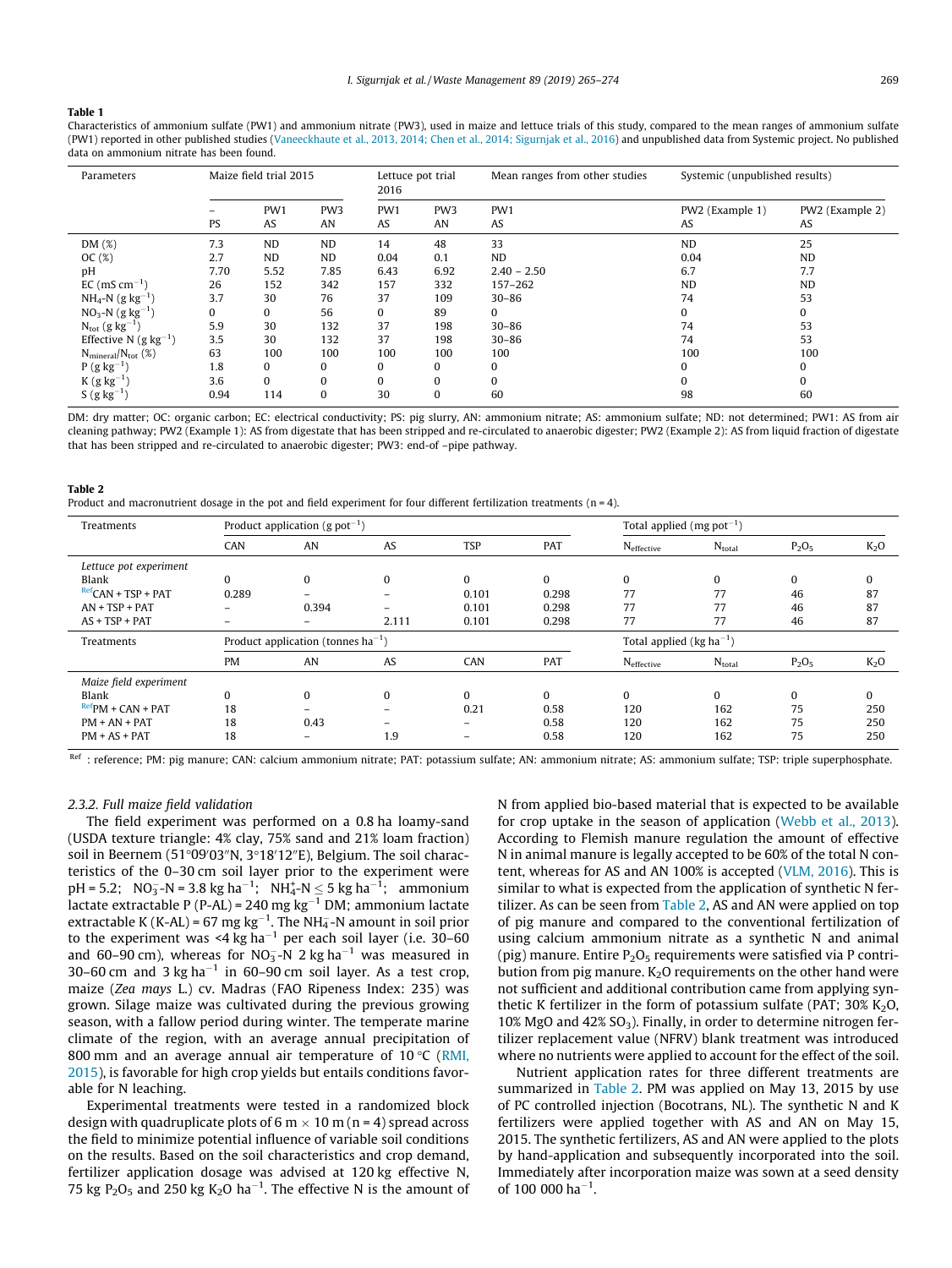#### 2.3.3. Plant and soil analysis

Maize was harvested on October 8, 2015. The 7.5  $m<sup>2</sup>$  area in the middle of each plot was measured, and the maize within that surface area was harvested manually by use of trimming scissors. Lettuce was harvested on March 15, 2016, after 54 days of growing period. At harvest, the plants were clipped from the root with a knife and cleaned with demineralized water from soil particles prior to the fresh weight (FW) determination. The dry matter determination of maize and lettuce was done by oven drying at 60 $\degree$ C for 48 h. The dried samples were ground and sieved to <1 mm using a Culatti DCFH 48 grinder (GE), and subsequently used for determination of total N and S. The total N was analyzed using Kjeldahl method ([Van Ranst et al., 1999](#page-9-0)). For total S content 0.2 g of plant material was mixed with 2.5 ml  $H_2O_2$  and 2.5 ml  $HNO<sub>3</sub>$  and allowed to stand for 12 h followed by microwave heating (CEM MARS 5, BE) at 600 W for 10 min at 55 °C, 10 min at 75 °C and 30 min at 100  $\degree$ C [\(Van Ranst et al., 1999\)](#page-9-0).

Soil samples were taken during the maize harvest (October 8, 2015) by collecting homogenized soil subsamples per plot at three depths (0–30 cm, 30–60 cm, 60–90 cm) using an auger. The soil samples were collected in polyethylene sampling bags and transported from the test site to the laboratory. Soil from lettuce experiment was taken in a full amount from the pots and homogenized. The moisture content was determined by weight loss after drying the soil sample to constant weight at 105  $\degree$ C for at least 24 h. Soil potential acidity (pH-KCl) was measured using an Orion-520A (USA) pH-meter after adding 50 ml of 1 M KCl to 10 g of soil and allowing it to equilibrate for 10 min ([Van Ranst et al., 1999](#page-9-0)). Soil EC was measured with a WTW-LF537 (Germany) electrode after equilibration for 30 min in deionized water at a 5:1 liquid to dry sample ratio and subsequent filtration (MN 640 m, Macherey– Nagel, Germany). After aqua regia digestion (1 g sample + 7.5 ml HCl, 2.5 ml  $HNO<sub>3</sub>$  and 2.5 ml demineralized water), total S was analyzed using ICP-OES. The soil nitrate N (NO $_3^-$ -N) (ISO 13395:1996) and ammonium N ( $NH_4^{\text{-}}$ N) (ISO 11732:1997) in soil were analyzed from 1 M KCl extract using a continuous flow auto-analyzer (Chemlab System 4, Skalar, the Netherlands).

#### 2.3.4. Calculations and statistical analysis

Statistical analysis was performed using SPSS statistical software (version 22.0; SPSS Inc., Chicago, IL). One-way ANOVA was used to determine the effect of the applied fertilizers on soil properties along with the effect on crop yield and crop N and S uptake, based on the obtained physicochemical data. When significant differences between means were observed, additional post hoc assessment was performed using Tukey's Test ( $p < 0.05$ ,  $n = 3$ ). The condition of normality was checked using the Shapiro-Wilk test, whereas the homogeneity was tested with the Levene Test. Additionally, data from other studies published on ammonium sulfate has been processed ([Table 1, 3 and 4](#page-4-0)) to compare those results with this study. Finally, N fertilizer value was determined, depending on the presence or the absence of a control (=unfertilized) treatment in an experimental design, as follows:

N replacement use efficiency (NRUE;  $\%$ )

$$
=\frac{\frac{N \text{ uptake } AMM.SOLUTION}{\frac{total \text{ N} \text{ applied } AMM.SOLUTION}}}{\frac{N \text{ update } REFERNCE}{\frac{total \text{ N} \text{ update } REFERNCE}}}
$$
\* 100

N fertilizer replacement value (NFRV;  $\%$ )

 $\equiv$ (N uptake AMM-SOLUTION-N uptake CONTROL) total N applied AMM.SOLUTION  $\frac{(N \text{ uptake } REFERENCE-N \text{ uptake } CONTROL)}{N} * 100$ total N applied REFERENCE

where Amm. solution = treatment with AS or AN, Control = unfertilized treatment and Reference = CAN or animal (pig) manure + CAN.

# 3. Results and discussion

# 3.1. Product quality of end-products from (stripping-)scrubbing technology

Similar as synthetic mineral N fertilizers, produced via Haber-Bosch process, recovered AS and AN contain total N entirely in mineral form ([Table 1](#page-4-0)). The total N in AS is present 100% in the form of  $NH<sub>4</sub>-N$ , whereas total N in AN can be found in the form of NH<sub>4</sub>-N and NO<sub>3</sub>-N. The percentage of NH<sub>4</sub>-N and NO<sub>3</sub>-N in AN measured in this study was 55 and 45%, respectively ([Table 1\)](#page-4-0). The use of nitric acid not only contributes to the presence of  $NO<sub>3</sub>-N$ , but also increases the N concentration in the recovered product. In this study, over the two sampling moments (2015 and 2016), 4.9 times higher N concentration was measured on average in AN than in AS ([Table 1\)](#page-4-0). By comparing average N concentration of AN from this study with an average N concentration of AS reported in other published studies and produced within the Systemic project, 2.7 times more N was found in AN than in AS. This also indicates high N variability between AS (30-86 g N  $\text{kg}^{-1}$ ) and AN  $(132-198 \text{ g N kg}^{-1})$  recovered at different (stripping-) scrubbing installations.

The concentration of N in AS is lower due to the use of sulfuric acid, which makes AS also a rich source of S. Depending on the amount of added  $H_2SO_4$  not only S concentration will vary, but also pH  $(2.40-7.70)$  and EC  $(152-262 \text{ mS cm}^{-1})$  values ([Table 1\)](#page-4-0). Low pH values could be of concern during product application since it can cause corrosion of machinery, leaf burning and soil acidification after long-term application [\(Vaneeckhaute et al., 2013\)](#page-9-0). In previous published studies this was mitigated by addition of NaOH and tap water to increase the pH of ammonium sulfate prior to fertilization [\(Vaneeckhaute et al., 2013, 2014; Sigurnjak et al., 2016\)](#page-9-0). Another option is to reduce the consumption of acid, which has been adopted by installations in this study. In general, higher pH values were measured in AN, compared to AS, which reduces the risk of machinery corrosion, but might result in higher risk of  $NH<sub>3</sub>$  volatilization during the fertilization. The high EC values could be of concern while utilizing this type of products in cultivation of salt sensitive crops [\(Manurecomine, 2016; Sigurnjak et al., 2016\)](#page-9-0). Another important aspect of these products is non-presence of P that allows them to satisfy crop N requirements without exceeding strict P application rates. Moreover, high N concentration reduces the transport costs of these products as compared to animal manure, and other end-products from animal manure processing, whose N concentration is  $< 1\%$  ([Sigurnjak et al., 2017a\)](#page-9-0). Finally, as both AS and AN are generated from  $NH<sub>3</sub>$  rich air, they should not contain carbon [\(Table 1\)](#page-4-0) or contaminants.

A recent survey among farmers from 7 European countries (Belgium, Denmark, France, the Netherlands, Germany, Croatia and Hungary) investigated the features that a bio-based fertilizer should have in order to be accepted as replacement for synthetic fertilizers ([Tur-Cardona et al., 2018\)](#page-9-0). The authors identified the certainty of nutrient content as one of the most decisive traits for the purpose of determining the farmer's choice between different biobased fertilizers. The researchers reported that, compared to animal manure, AS is positively welcomed by farmers for its reduced uncertainty on the nutrient content and hygienization.

# 3.2. Effect of end-products from (stripping-)scrubbing on crop yield and nitrogen fertilizer replacement value

In previous published studies, ([Vaneeckhaute et al., 2013, 2014;](#page-9-0) [Chen et al., 2014; Sigurnjak et al., 2016](#page-9-0)) AN and AS were tested in the cultivation of lettuce and maize, and without the unfertilized treatment as control. These two crops were also selected as test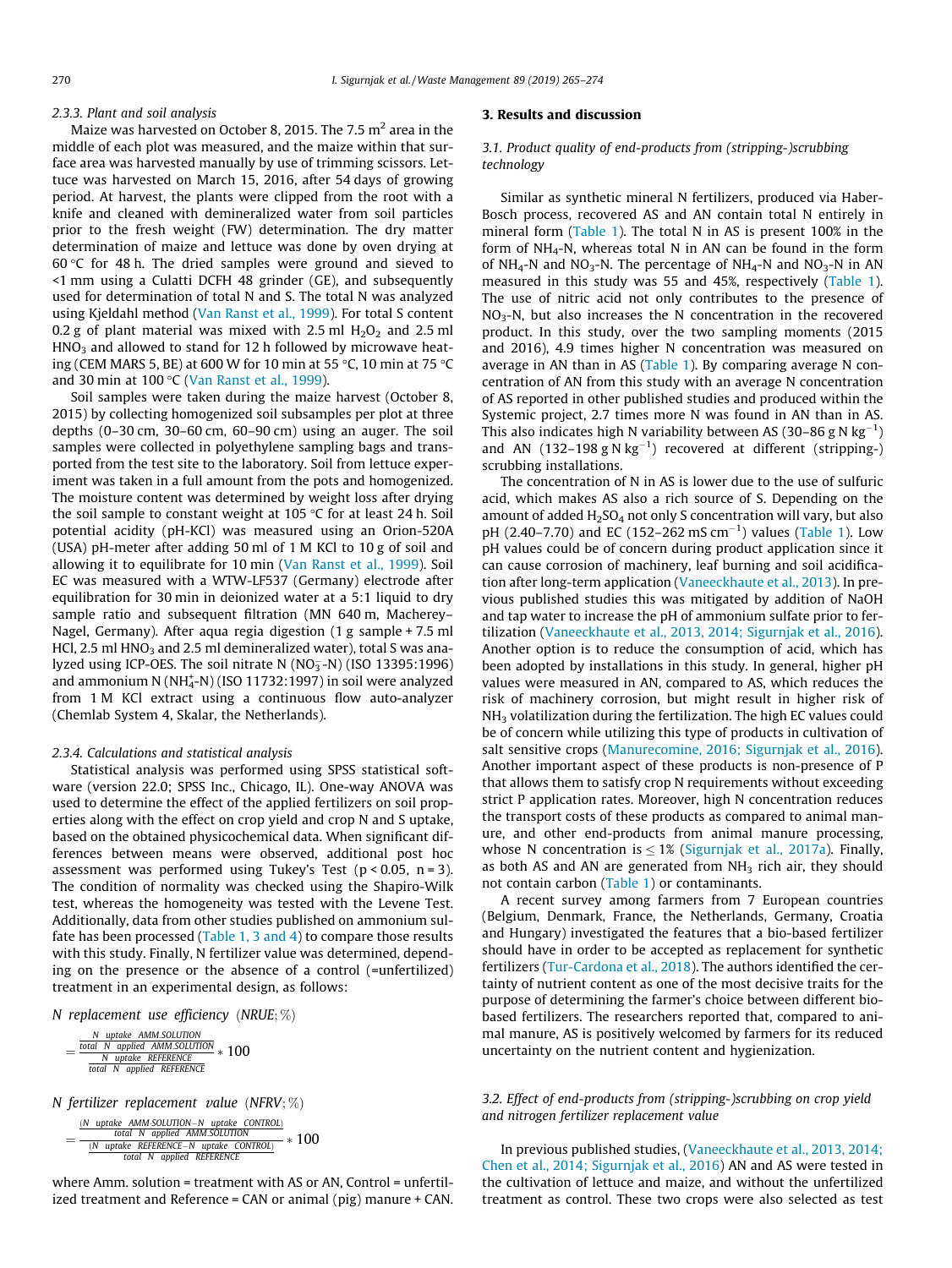#### <span id="page-6-0"></span>Table 3

Mean ± standard deviation of crop fresh weight (FW) yield, dry weight (DW) yield, N uptake, S uptake, N use efficiency (NUE), N replacement use efficiency (NRUE), apparent N recovery (ANR) and N fertilizer replacement value (NFRV) in tested treatments and other published studies dealing with ammonium nitrate and ammonium sulfate as N fertilizers.

| Test        | Experimental                                 | Treatment                                       | FW yield                  | DW                             | N uptake                     | S uptake                    | <b>NUE</b>                                     | <b>NRUE</b>              | ANR                                            | <b>NFRV</b>    | Reference                              |
|-------------|----------------------------------------------|-------------------------------------------------|---------------------------|--------------------------------|------------------------------|-----------------------------|------------------------------------------------|--------------------------|------------------------------------------------|----------------|----------------------------------------|
| crop        | scale                                        |                                                 | $g$ pot <sup>-1</sup>     | yield<br>$g$ pot <sup>-1</sup> | $mg$ crop <sup>-1</sup>      | $mg$ crop <sup>-1</sup>     | $\overline{\phantom{a}}$                       | $\%$                     | $\overline{\phantom{0}}$                       | %              |                                        |
| Lettuce     | Pot experiment                               | Blank                                           | $37 \pm 1$                | $2.9 \pm 0.3$                  | $57 \pm 6$                   | $5.2 \pm 0.7$               | $\overline{\phantom{0}}$                       | $\overline{\phantom{0}}$ | $\overline{\phantom{a}}$                       | $\overline{a}$ | This study                             |
| $(LS)$ soil | on loamy sand                                | Ref <sub>CAN</sub><br>$+ TSP$<br>+ PAT          | $69 \pm 2a$               | $5.4 \pm 0.3$                  | $111 \pm 6a$                 | $14 \pm 1$                  | $1.44 \pm 0.07a$                               | 100a                     | $0.71 \pm 0.07$ a                              | 100a           |                                        |
|             |                                              | $AN + TSP$<br>+ PAT                             | $76 \pm 4b$               | $5.4 \pm 0.5$                  | $125 \pm 6b$                 | $14 \pm 1$                  | $1.62 \pm 0.08b$                               | $112 \pm 6b$             | $0.89 \pm 0.08$ b                              | $125 \pm 11b$  |                                        |
|             |                                              | $AS + TSP$<br>$+$ PAT                           | $67 \pm 3a$               | $4.8 \pm 0.2$                  | $113 \pm 7ab$                | $15 \pm 1$                  | $1.47 \pm 0.10$ ab                             | $102 \pm 7ab$            | $0.73 \pm 0.10$ ab                             | $103 \pm 13ab$ |                                        |
| Lettuce     | Pot experiment<br>on sandy loam<br>(SL) soil | Blank<br>Ref <sub>CAN</sub><br>$+ TSP$<br>+ PAT | $39 \pm 3$<br>$77 \pm 2a$ | $2.9 \pm 0.3$<br>$5.1 \pm 0.3$ | $47 \pm 2$<br>$106 \pm 10ab$ | $4.8 \pm 0.5$<br>$13 \pm 1$ | $\overline{\phantom{0}}$<br>$1.38 \pm 0.13$ ab | $\equiv$<br>100a         | $\overline{\phantom{0}}$<br>$0.78 \pm 0.13$ ab | 100a           | This study                             |
|             |                                              | $AN + TSP$<br>+ PAT                             | $89 \pm 8b$               | $5.8 \pm 1.0$                  | $129 \pm 13b$                | $16 \pm 3$                  | $1.68 \pm 0.17$ b                              | $121 \pm 12b$            | $1.07 \pm 0.17$ b                              | $138 \pm 21b$  |                                        |
|             |                                              | $AS + TSP$<br>+ PAT                             | $70 \pm 8a$               | $4.9 \pm 0.6$                  | $93 \pm 15a$                 | $13 \pm 2$                  | $1.20 \pm 0.19a$                               | $87 \pm 14a$             | $0.60 \pm 0.19a$                               | $77 \pm 24a$   |                                        |
|             |                                              |                                                 | ton $ha^{-1}$             | ton $ha^{-1}$                  | $\rm kg$ ha <sup>-1</sup>    | $kg$ ha <sup>-1</sup>       | $\overline{\phantom{0}}$                       | %                        | $\overline{\phantom{a}}$                       | $\%$           |                                        |
| Lettuce     | Greenhouse<br>experiment (2<br>greenhouses)  | Ref <sub>CAN</sub><br>$+ TSP$<br>+ PAT          | $61 \pm 12$               | $3.4 \pm 1.3$                  | $151 \pm 57$                 | $11 \pm 5$                  | $0.72 \pm 0.27$                                | 100                      | NA                                             | NA             | Sigurnjak et al.<br>(2016)             |
|             |                                              | $AS + TSP$<br>+ PAT                             | $64 \pm 9$                | $3.4 \pm 1.0$                  | $147 \pm 41$                 | $12 \pm 4$                  | $0.70 \pm 0.20$                                | $99 \pm 28$              | NA                                             | NA             |                                        |
|             |                                              | Ref <sub>CAN</sub><br>$+ TSP$<br>+ PAT          | $55 \pm 5$                | $2.9 \pm 0.5$                  | $130 \pm 23$                 | $9.3 \pm 2.2$               | $0.61 \pm 0.11$                                | 100                      | NA                                             | NA             |                                        |
|             |                                              | $AS + STR$<br>+ CW                              | $59 \pm 3$                | $2.8 \pm 0.2$                  | $116 \pm 11$                 | $9.5 \pm 0.6$               | $0.56 \pm 0.06$                                | $92 \pm 9$               | NA                                             | NA             |                                        |
|             |                                              | $AS + STR$<br>+ PAT                             | $56 \pm 1$                | $2.9 \pm 0.1$                  | $128 \pm 16$                 | $9.4 \pm 0.8$               | $0.64 \pm 0.08$                                | $103 \pm 13$             | NA                                             | NA             |                                        |
| Maize       | Field                                        | Blank                                           | $35 \pm 5$                | $10 \pm 2$                     | $80 \pm 10$                  | $8.7 \pm 1.2$               | $\overline{\phantom{0}}$                       | $\overline{\phantom{a}}$ |                                                | $\equiv$       | This study                             |
|             | experiment                                   | $Ref$ PM<br>+ CAN<br>+ PAT                      | $57 \pm 6$                | $16 \pm 2$                     | $164 \pm 31$                 | $15 \pm 3$                  | $1.01 \pm 0.19$                                | 100                      | $0.52 \pm 0.19$                                | 100            |                                        |
|             |                                              | $PM + AN$<br>+ PAT                              | $59 \pm 6$                | $17 \pm 2$                     | $167 \pm 20$                 | $16 \pm 1$                  | $1.03 \pm 0.12$                                | $101 \pm 12$             | $0.54 \pm 0.12$                                | $103 \pm 23$   |                                        |
|             |                                              | $PM + AS$<br>+ PAT                              | $59 \pm 4$                | $17 \pm 1$                     | $169 \pm 12$                 | $16 \pm 1$                  | $1.04 \pm 0.07$                                | $103 \pm 7$              | $0.55 \pm 0.07$                                | $105 \pm 14$   |                                        |
| Maize       | Field<br>experiment<br>Year 1                | $Ref$ PM<br>+ CAN<br>+ PAT                      | $81 \pm 2$                | $23 \pm 0$                     | $306 \pm 42$                 | $23 \pm 3$                  | $1.41 \pm 0.19$                                | 100                      | NA                                             | NA             | Vaneeckhaute<br>et al. (2014,<br>2013) |
|             |                                              | PM + CAN<br>$+ AS + PAT$                        | $80 \pm 3$                | $22 \pm 1$                     | $300 \pm 21$                 | $23 \pm 1$                  | $1.38 \pm 0.10$                                | $98 \pm 7$               | NA                                             | NA             |                                        |
|             |                                              | $PM + AS$                                       | $81 \pm 3$                | $23 \pm 1$                     | $308 \pm 20$                 | $24 \pm 2$                  | $1.42 \pm 0.09$                                | $100 \pm 7$              | NA                                             | NA             |                                        |
| Maize       | Field<br>experiment<br>Year 2                | $Ref$ PM<br>+ CAN<br>+ PAT                      | $60 \pm 4$                | $19 \pm 3$                     | $140 \pm 23a$                | $14 \pm 1$                  | $0.89 \pm 0.14a$                               | 100a                     | NA                                             | NA             |                                        |
|             |                                              | $PM + CAN$<br>$+ AS + PAT$                      | $62 \pm 5$                | $18 \pm 1$                     | $157 \pm 40ab$               | $15 \pm 1$                  | $1.00 \pm 0.25$ ab $112 \pm 28$ ab             |                          | NA                                             | NA             |                                        |
|             |                                              | $PM + AS$                                       | $60 \pm 5$                | $18 \pm 1$                     | $195 \pm 21b$                | $17 \pm 2$                  | $1.24 \pm 0.13b$                               | $139 \pm 15b$            | NA                                             | NA             |                                        |
| Maize       | Field<br>experiment                          | Ref <sub>PM</sub><br>+ CAN<br>+ PAT             | $74 \pm 4$                | $23 \pm 2$                     | $299 \pm 25$                 | $18 \pm 1$                  | $1.55 \pm 0.13b$                               | 100b                     | NA                                             | NA             | Chen (2014)                            |
|             |                                              | PM + CAN<br>$+ AS + PAT$                        | $75 \pm 2$                | $23 \pm 0$                     | $325 \pm 27$                 | $19 \pm 1$                  | $1.46 \pm 0.12b$                               | $94 \pm 8b$              | NA                                             | NA             |                                        |
|             |                                              | $PM + AS$                                       | $73 \pm 1$                | $21 \pm 1$                     | $294 \pm 24$                 | $19 \pm 2$                  | $1.13 \pm 0.09a$                               | $73 \pm 6a$              | NA                                             | NA             |                                        |

Lower case letters a and b in a single column indicate significant different means (Tukey's Test p < 0.05) between treatments within one study (blank excluded); CAN: calcium ammonium nitrate; TSP: triple superphosphate; PAT: potassium sulfate; AN: ammonium nitrate; AS: ammonium sulfate; STR: struvite; CW: effluent from constructed wetlands; PM: pig manure; NA: not applicable.

plants in this study, along with control (i.e. unfertilized treatment) to assess the potential soil effect and determine NFRV.

In lettuce pot experiments application of AN on two different soil types has resulted in a slight, but still significant, increase of lettuce fresh yield as compared to AS and CAN (Table 3). On average, AN application has led to 9% and 12% higher lettuce yield as compared to CAN and AS on loamy sand soil and to 13 and 21% higher lettuce yield on sandy loam soil, respectively. This was a result of the higher lettuce N uptake observed in AN treatments, whose distribution of N forms in the applied product (55% NH<sub>4</sub>-N and  $45\%$  NO<sub>3</sub>-N) was similar to CAN (50:50). Currently, reasons for higher crop yield and N uptake in AN treatments are not clear, and N release patterns should be further examined via laboratory incubation experiments. Next, no significant differences in lettuce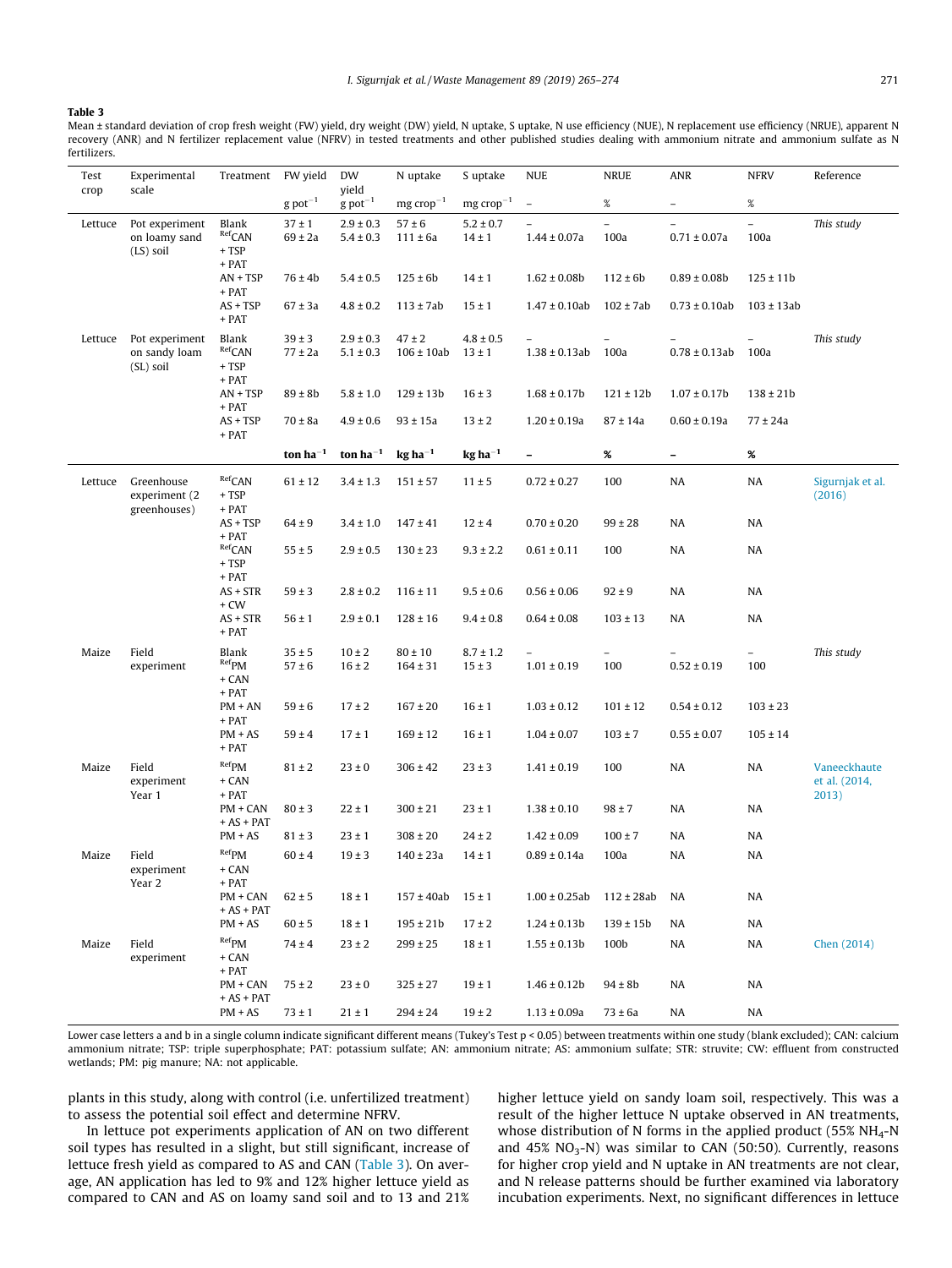#### <span id="page-7-0"></span>Table 4

Mean ± standard deviation of soil pH-KCl, electrical conductivity (EC), S concentration (in 0-30 cm soil layer) and NO<sub>3</sub>-N residue (in 0-90 cm soil layer) in tested treatments and other published studies dealing with ammonium nitrate and ammonium sulfate as N fertilizers.

| Test crop | Experimental scale                     | Treatment                                                                                                         | pH - KCl                                                                                    | EC<br>$\mu$ S cm <sup>-1</sup>                                                     | S<br>$mg\ kg^{-1}$ DW<br>$(0-30 \text{ cm})$                                   | $NO3$ -N residue<br>$kg$ ha <sup>-1</sup><br>$(0-90 \text{ cm})$ | Reference                           |
|-----------|----------------------------------------|-------------------------------------------------------------------------------------------------------------------|---------------------------------------------------------------------------------------------|------------------------------------------------------------------------------------|--------------------------------------------------------------------------------|------------------------------------------------------------------|-------------------------------------|
| Lettuce   | Pot experiment on loamy sand (LS) soil | Blank<br>$^{Ref}$ CAN + TSP + PAT<br>$AN + TSP + PAT$<br>$AS + TSP + PAT$                                         | $4.81 \pm 0.02$<br>$4.71 \pm 0.04$<br>$4.73 \pm 0.06$<br>$4.58 \pm 0.09$                    | $43 \pm 6$<br>$87 \pm 3a$<br>$83 \pm 2a$<br>$131 \pm 17b$                          | $143 \pm 3$<br>$159 \pm 9a$<br>$161 \pm 11a$<br>$208 \pm 7b$                   | NA<br>NA<br>NA<br><b>NA</b>                                      | This study                          |
| Lettuce   | Pot experiment on sandy loam (SL) soil | Blank<br>${}^{Ref}$ CAN + TSP + PAT<br>$AN + TSP + PAT$<br>$AS + TSP + PAT$                                       | $5.79 \pm 0.05$<br>$5.52 \pm 0.09$<br>$5.54 \pm 0.02$<br>$5.46 \pm 0.11$                    | $52 \pm 3$<br>$91 \pm 8a$<br>$108 \pm 9a$<br>$151 \pm 10b$                         | $161 \pm 5$<br>$186 \pm 8a$<br>$184 \pm 7a$<br>$210 \pm 14b$                   | <b>NA</b><br>NA<br><b>NA</b><br><b>NA</b>                        | This study                          |
| Lettuce   | Greenhouse experiment (2 greenhouses)  | $^{Ref}$ CAN + TSP + PAT<br>$AS + TSP + PAT$<br>${}^{Ref}$ CAN + TSP + PAT<br>$AS + STR + CW$<br>$AS + STR + PAT$ | $6.07 \pm 0.08$<br>$6.06 \pm 0.07$<br>$6.23 \pm 0.06$<br>$6.27 \pm 0.11$<br>$6.22 \pm 0.09$ | $598 \pm 151$<br>$839 \pm 211$<br>$670 \pm 157$<br>$1021 \pm 238$<br>$850 \pm 245$ | $329 \pm 26a$<br>$403 \pm 38b$<br>$318 \pm 48$<br>$317 \pm 28$<br>$365 \pm 76$ | NA<br>NA<br><b>NA</b><br>NA<br><b>NA</b>                         | Sigurnjak<br>et al. (2016)          |
| Maize     | Field experiment                       | Blank<br>$^{Ref}PM + CAN + PAT$<br>$PM + AN + PAT$<br>$PM + AS + PAT$                                             | $5.01 \pm 0.15$<br>$5.07 \pm 0.07$<br>$5.07 \pm 0.06$<br>$5.00 \pm 0.12$                    | $79 \pm 5$<br>$143 \pm 24$<br>$124 \pm 25$<br>$134 \pm 11$                         | $324 \pm 28$<br>$354 \pm 22$<br>$342 \pm 11$<br>$353 \pm 22$                   | $18 \pm 3$<br>$50 \pm 26$<br>$32 \pm 6$<br>$35 \pm 13$           | This study                          |
| Maize     | Field experiment Year 1                | $^{Ref}PM + CAN + PAT$<br>$PM + CAN + AS + PAT$<br>$PM + AS$                                                      | $5.30 \pm 0.22$<br>$5.37 \pm 0.08$<br>$5.33 \pm 0.15$                                       | $103 \pm 10$<br>$102 \pm 15$<br>$102 \pm 12$                                       | $379 \pm 39$<br>$376 \pm 36$<br>$370 \pm 31$                                   | $100 \pm 8$<br>$85 \pm 19$<br>$106 \pm 10$                       | Vaneeckhaute<br>et al. (2014, 2013) |
| Maize     | Field experiment Year 2                | $RefPM + CAN + PAT$<br>$PM + CAN + AS + PAT$<br>$PM + AS$                                                         | $5.66 \pm 0.65$<br>$5.98 \pm 0.24$<br>$5.86 \pm 0.44$                                       | $75 \pm 6.8a$<br>$83 \pm 8.1a$<br>$104 \pm 12b$                                    | $276 \pm 61a$<br>$263 \pm 64a$<br>$360 \pm 11b$                                | $35 \pm 18$<br>$48 \pm 30$<br>$53 \pm 20$                        |                                     |
| Maize     | Field experiment                       | $RefPM + CAN + PAT$<br>$PM + CAN + AS + PAT$<br>$PM + AS$                                                         | $5.97 \pm 0.21$<br>$5.95 \pm 0.24$<br>$5.84 \pm 0.35$                                       | $59 \pm 16a$<br>$81 \pm 25ab$<br>$121 \pm 42b$                                     | $165 \pm 23$<br>$177 \pm 30$<br>$206 \pm 45$                                   | $28 \pm 8$<br>$28 \pm 4$<br>$32 \pm 6$                           | Chen (2014)                         |

Lower case letters a and b in a single column indicate significant different means (Tukey's Test p < 0.05) between treatments within one study (blank excluded); CAN: calcium ammonium nitrate; TSP: triple superphosphate; PAT: potassium sulfate; AN: ammonium nitrate; AS: ammonium sulfate; STR: struvite; CW: effluent from constructed wetlands; PM: pig manure; NA: not applicable.

fresh yield were observed between AS and CAN. The similar observations were reported by [Sigurnjak et al. \(2016\)](#page-9-0) where AS was tested in lettuce cultivation on a full-scale plot setting. As the same N dosage was added to all fertilized treatments in pot experiments, the observed variation in lettuce fresh yield and lettuce N uptake was reflected also in NRUE and NFRV. In both pot experiments the highest NRUE and NFRV was calculated for the AN, followed by CAN and AS that had a similar performance. In regard to S, the application of AS did not lead to the increase of the crop S uptake as compare to CAN and AN. In general, the measured lettuce S concentrations in fertilized treatments were within the range of 2–3 g S kg<sup>-1</sup> DW, which is considered an appropriate range for lettuce grown in a greenhouse setting [\(Hill Laboratories, 2002](#page-9-0)).

In order to provide scientific evidence to farmers as well as policy makers, full field validation is a requirement for novel products such as AS and AN generated from nutrient recycling facilities. In the current study, this was done with a maize field trial that was conducted in uncontrolled weather conditions. No significant differences were observed between treatments in regard to maize FW yield, DW yield, N and S uptake, when comparing CAN, AS and AN applied on top of pig manure ([Table 3](#page-6-0)). A similar observation was made in other studies where CAN and AS were compared to synthetic mineral fertilizer [\(Vaneeckhaute et al., 2013, 2014;](#page-9-0) [Chen et al., 2014; Sigurnjak et al., 2016](#page-9-0)). In regard to N fertilizer value, both AN and AS have exhibited similar or higher NRUE and NFRV values compared to CAN. This indicates that both products in short-term (<1 year) can replace the synthetic N fertilizer without having a detrimental effect on the crop marketable yield. Finally, there was no difference between calculated NRUE and NFRV values in this study, which indicates that in short-term experiments the presence of unfertilized control treatment is not crucial to determine the N fertilizer value of tested products. In long-term experiments the approach of using a control treatment is required [\(Brentrup and Palliere, 2010](#page-8-0)), and currently long-term experiments (>1 year) on AN and AS utilization are still lacking.

# 3.3. Effect of end-products from (stripping-)scrubbing on soil properties and nitrate leaching

The utilization of AN and AS in this study did not lead to significant changes of soil pH-KCl as compared to application of CAN. On the other hand, application of AS in lettuce trials has led to significantly higher soil EC values as compared to CAN and AN (Table 4). Interestingly, treatments with AS have exhibited on average 35% higher soil EC values as compared to AN whose EC value (342 and 332 mS  $cm^{-1}$ ) was double the EC value measured in AS (152) and 157 mS  $cm^{-1}$ ; [Table 1\)](#page-4-0). This can be explained by high N concentration measured in AN that lead to 4 times lower product application than in the case of AS [\(Table 2\)](#page-4-0), consequently resulting in lower application of salts. Next to the high soil EC values, treatments with AS have also led to high soil S concentrations as a consequence of  $H<sub>2</sub>SO<sub>4</sub>$  that was used in N recovery. Nevertheless, observed high soil EC and soil S concentrations did not cause negative effect on lettuce yield in this study. In general, soil salinity is known to represses plant growth in the form of osmotic stress ([Gupta and Huang, 2014](#page-9-0)). Researchers in [Manurecomine \(2016\)](#page-9-0) project have reported that in their pot experiment on viola, application of AS has led to the death of plants. They attributed this to high EC value of the applied product which caused osmotic stress that consequently led to the decrease of the water uptake and probably caused the chemical burning of the roots. Even though viola and lettuce are considered as salt sensitive crops [\(Grieve](#page-8-0)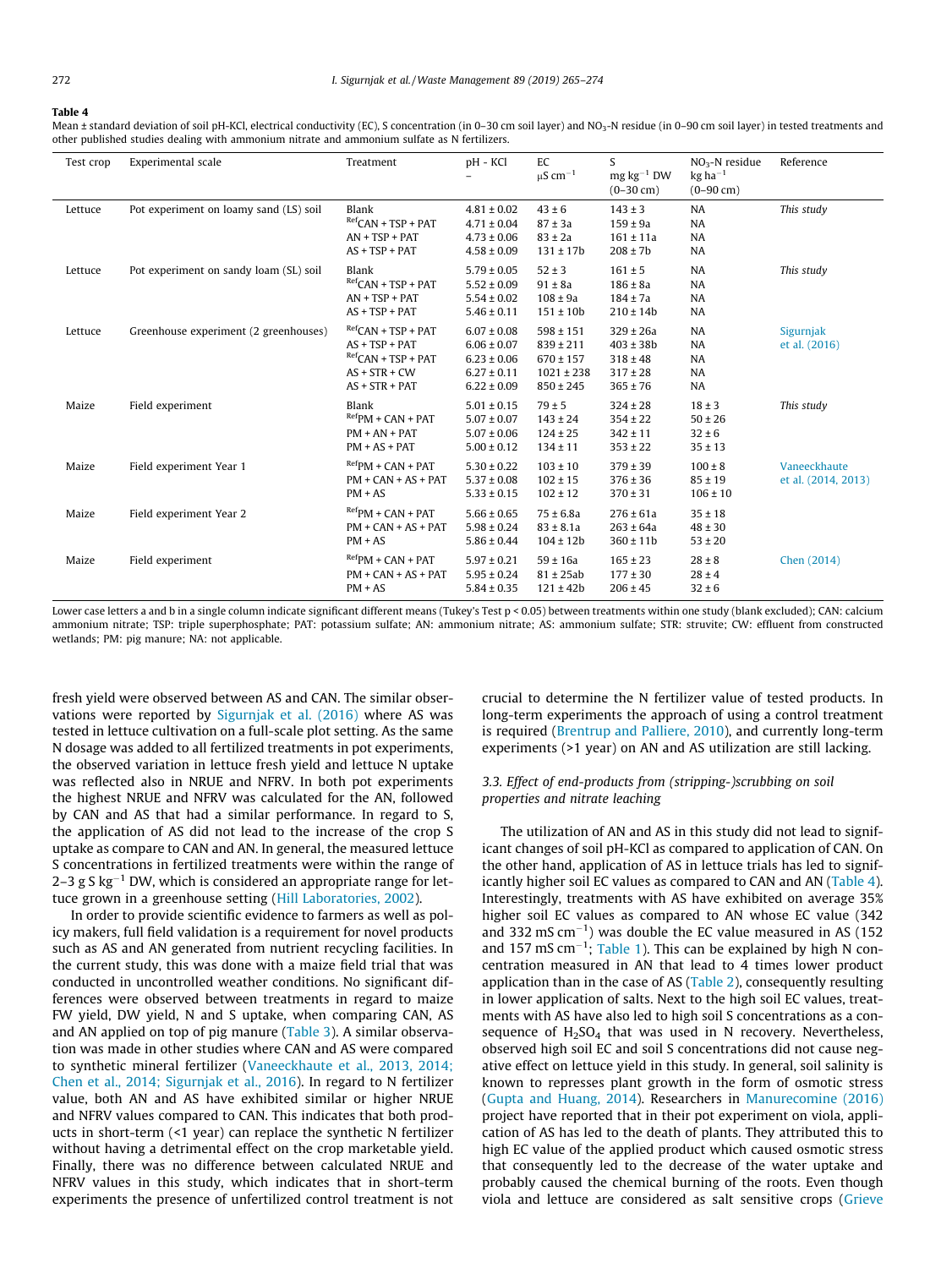<span id="page-8-0"></span>et al., 2012), AS did not exhibit negative effect on the later. Therefore, while using AS as a N source in the cultivation of salt sensitive crops the optimal product application rate should be determined by not exceeding advisable levels of soil EC. In maize field scale experiments, as compare to pot experiments, these issues were not visible at harvest time since crop was cultivated in uncontrolled weather conditions where heavy rainfall can remove salts and some nutrients from the root zone, and subsequently reduce the effect of EC and S concentrations.

Another important aspect in utilization of these products as N fertilizers is their potential effect on nitrate leaching. As nitrate leaching is not of practical importance in pot experiments, only in maize field experiments residual nitrate left in 0–90 cm soil layer, between October 1 and November 15, was determined. The measured nitrate residue gives an estimation of the nitrate amount that can potentially leach to ground and surface water. This instrument is used in Flanders (Belgium) since 2004, and in Bretagne (France) since 2014 (Buysse, 2015). In this study, there were no significant differences in nitrate residue between the tested treatments and the reference [\(Table 4](#page-7-0)). This indicates that application of AS and AN does not increase the risk for nitrate leaching as compared to the conventional fertilization regime. Moreover, in all tested treatments, the nitrate residue was below the maximum allowable level of 90 kg  $NO<sub>3</sub>-N$  ha<sup>-1</sup> according to current Flemish environmental standards for maize cultivation in zones where measured  $NO<sub>3</sub>$  concentrations in ground water do not exceed 50 mg  $NO<sub>3</sub>$  l<sup>-1</sup> [\(VLM, 2016\)](#page-9-0). Similar observations were reported in other studies on AS [\(Vaneeckhaute et al., 2013, 2014; Chen](#page-9-0) [et al., 2014\)](#page-9-0), and if there was an exceedance of 90 kg  $NO<sub>3</sub>$ -N ha<sup>-1</sup> it was recorded for all treatments since the nitrate residue is highly dependent on weather conditions [\(Vaneeckhaute et al., 2013](#page-9-0)).

# 3.4. Current legal status of ammonium nitrate and ammonium sulfate as mineral N fertilizers

According to the current Fertilizer regulation EU2003/2003 AS and AN are nitrogen fertilizer solutions and can be recognized as 'EC fertilizer' (category C1  $n°1$ ) if the N-concentration is at least 15% (European Commission, 2003). This threshold can be reached by AN since the use of  $HNO<sub>3</sub>$  increases the N-concentration (13–20%; [Table 1\)](#page-4-0) of the end-product. For AS this threshold is higher than the N-concentrations (3–9%; [Table 1](#page-4-0)) obtained from the existing (stripping-)scrubbing installations that use  $H<sub>2</sub>SO<sub>4</sub>$ . The current draft of the new European fertilizer regulation for 'inorganic liquid compound macronutrient fertilizer' proposes lower Nconcentration criteria (1.5 or 3%; European Commission, 2016) which could be met by both AS and AN. However, if AN and AS are obtained from animal manure, their utilization is officially limited by the Article 2.g. of the Nitrates Directive where the following is stated: 'livestock manure': means waste products excreted by livestock or a mixture of litter and waste products excreted by livestock, even in processed form (European Commission, 1991). This means that AS and AN from animal manure origin are identified as animal manure and fall under the limitation of 170 kg N ha<sup>-1</sup>. As a result, these products have to fulfil requirements of animal manure, and therefore have to compete with animal manure. In some EU regions air cleaning pathway is used frequently and therefore a derogation from the Nitrates Directive is currently the subject of a study on safe criteria for processed manure carried out by JRC in the period of 2018–2020 (European Commission, 2017).

# 4. Conclusion

The study shows that via (stripping-)scrubbing technology the nitrogen from animal manure (<1% N) can be up-concentrated to 3–9% of N in the form of AS and 13–20% of N in the form of AN, depending on the type of acid used. The observed variability in N concentrations of these products is seen as the biggest challenge for their recognition as N fertilizers. Nevertheless, with high N concentration, no presence of P and lack of organics, AN and AS show similar traits as synthetic N fertilizers. This was further demonstrated in pot and field experiments, where utilization of AN and AS has led to a similar effect on crop yield and risk for nitrate leaching as compared to conventional synthetic N fertilizer. Future studies should further investigate the agronomic and environmental fertilizer performance of AN and AS under varying conditions and over multi-year crop rotations.

# Acknowledgment

This study has been funded by the Eco-innovation Initiative of the European Union under the CIP Eco-Innovation project 'Digestate from Manure Recycling Technologies' (DIGESMART; ECO/12/332882) and by the European Union's H2020 research and innovation programme under project 'Systemic large scale eco-innovation to advance circular economy and mineral recovery from organic waste in Europe' (SYSTEMIC; 730400).

# References

- Acqua & Sole, 2011. EP2977440A1 Process for the recycling of the nutrient elements used by crops. Available from: [<https://patents.google.com/patent/](https://patents.google.com/patent/EP2578558A1/en?inventor=Giuseppe+Natta) [EP2578558A1/en?inventor=Giuseppe+Natta](https://patents.google.com/patent/EP2578558A1/en?inventor=Giuseppe+Natta)>.
- Bolzonella, D., Fatone, F., Gottardo, M., Frison, N., 2018. Nutrients recovery from anaerobic digestate of agro-waste: techno-economic assessment of full scale applications. J. Environ. Manage. 216, 111–119. [https://doi.org/10.1016/](https://doi.org/10.1016/j.jenvman.2017.08.026) [j.jenvman.2017.08.026](https://doi.org/10.1016/j.jenvman.2017.08.026).
- Bousek, J., Scroccaro, D., Sima, J., Weissenbacher, N., Fuchs, W., 2016. Influence of the gas composition on the efficiency of ammonia stripping of biogas digestate. Bioresour. Technol. 203, 259–266. [https://doi.org/10.1016/j.](https://doi.org/10.1016/j.biortech.2015.12.046) [biortech.2015.12.046](https://doi.org/10.1016/j.biortech.2015.12.046).
- Brentrup, F., Palliere, C., 2010. Nitrogen Use Efficiency as an Agro-Environmental Indicator OECD Workshop on Agri-Environmental Indicators, At Leysin, Switzerland, pp. 1–9.
- Buysse, J., 2015. Policy options to improve nutrient recycling. Joint scientific workshop: innovative strategies to improve the recycling of energy, nutrients and organic matter from waste materials, Erfurt, Germany, pp. 1–17.
- [Chen, A., 2014. Optimizing Nutrient Use Efficicency in Agriculture by Utilizing](http://refhub.elsevier.com/S0956-053X(19)30175-8/h0030) [Manure and Digestate Derivatives as Bio-based Fertilizer Master thesis. Faculty](http://refhub.elsevier.com/S0956-053X(19)30175-8/h0030) [of Bioscience Engineering, Ghent University, Ghent, Belgium, p. 74.](http://refhub.elsevier.com/S0956-053X(19)30175-8/h0030)
- [European Commission, 1991. Directive of the Council of 12 December 1991](http://refhub.elsevier.com/S0956-053X(19)30175-8/h0035) [concerning the protection of waters against pollution caused by nitrates from](http://refhub.elsevier.com/S0956-053X(19)30175-8/h0035) [agricultural sources \(91/676/EC\). Off. J. Eur. Commun. L375, 1–8](http://refhub.elsevier.com/S0956-053X(19)30175-8/h0035).
- [European Commission, 2003. Regulation \(EC\) No 2003/2003 of the European](http://refhub.elsevier.com/S0956-053X(19)30175-8/h0040) [Parliament and of the Council of 13 October 2003 relating to fertilisers. Off. J.](http://refhub.elsevier.com/S0956-053X(19)30175-8/h0040) [Eur. Commun. L304, 1–194](http://refhub.elsevier.com/S0956-053X(19)30175-8/h0040).
- European Commission, 2016. Circular economy packages. Annexes to the Proposal for a regulation of the European Parliament and of the Council laying down rules on the making available on the market of CE marked fertilising products and amending Regulations (EC) No 1069/2009 and (EC) No 1107/2009.
- European Commission, 2017. Developing criteria for the use of processed manure in the context of the Nitrates Directive. Nitrates Expert Group, Brussels, Belgium. Available from: <[http://ec.europa.eu/transparency/regexpert/index.cfm?](http://ec.europa.eu/transparency/regexpert/index.cfm?do=groupDetail.groupDetailDoc%26id=33119%26no=3) [do=groupDetail.groupDetailDoc&id=33119&no=3>](http://ec.europa.eu/transparency/regexpert/index.cfm?do=groupDetail.groupDetailDoc%26id=33119%26no=3).
- Flotats, X., Bonmatí, A., Palatsi, J., Foged, H.L., 2013. Trends on manure processing in Europe. In: Book of Proceedings, 2nd International Conference of WASTES: solutions, treatments and opportunities. Braga (Portugal), 11–13 September. Edition: CVR, Centro para a Valorizaçao de Residuos. ISSN: 2183-0568, pp. 587– 592.
- Foged, H.L., Flotats, X., Bonmati, A., Palatsi, J., Magri, A., Schelde, K.M., 2011. Inventory of manure processing activities in Europe. Technical Report No. I concerning ''Manure Processing Activities in Europe" to the European Commission, Directorate-General Environment. p. 138.
- GNS, 2003. DE10354063A1 Production of nitrogen fertilizer from organic waste products, comprising heating waste product under reduced pressure to produce gas containing carbon dioxide and ammonia, and absorbing ammonia from gas. GNS – Gesellschaft fuer nachhaltige stoffnutzung MBH, N.S.M.G., Germany. Available from: [<https://patents.google.com/patent/DE102005017077A1/en?](https://patents.google.com/patent/DE102005017077A1/en?assignee=Gesellschaft+f%C3%BCr+nachhaltige+Stoffnutzung+mbH%26oq=Gesellschaft+f%C3%BCr+nachhaltige+Stoffnutzung+mbH) [assignee=Gesellschaft+f%C3%BCr+nachhaltige+Stoffnutzung+mbH&oq=](https://patents.google.com/patent/DE102005017077A1/en?assignee=Gesellschaft+f%C3%BCr+nachhaltige+Stoffnutzung+mbH%26oq=Gesellschaft+f%C3%BCr+nachhaltige+Stoffnutzung+mbH) [Gesellschaft+f%C3%BCr+nachhaltige+Stoffnutzung+mbH>](https://patents.google.com/patent/DE102005017077A1/en?assignee=Gesellschaft+f%C3%BCr+nachhaltige+Stoffnutzung+mbH%26oq=Gesellschaft+f%C3%BCr+nachhaltige+Stoffnutzung+mbH).
- Grieve, C.M., Grattan, S.R., Maas, E.V., 2012. Plant salt tolerance. In: Wallender, W. W.a.T., K.K. (Ed.), ASCE Manual and Reports on Engineering Practice No. 71